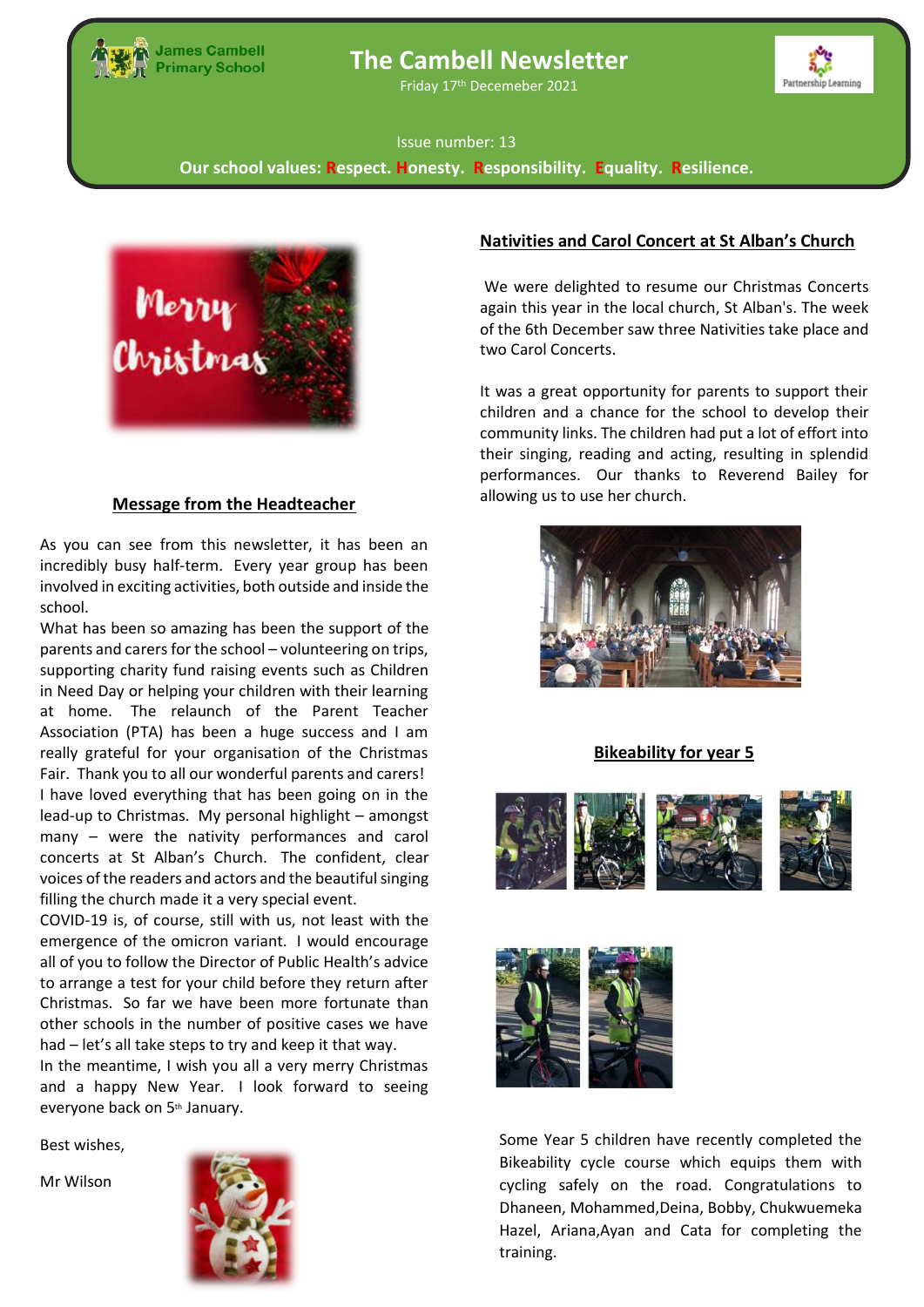# **The Barking and Dagenham Christmas Band**

Tuesday 15th December was an exciting time for our KS2 children as the professional music teachers of Barking and Dagenham came together as a twelve piece orchestra to perform a range of songs for them. The wonderful sounds of *Jingle Bells*, *A Million Dreams*, *The Snow Maiden* and *Don't Stop Me Now,*floated out of the hall.

The children were encouraged to participate with singing, naming of instruments and musical vocabulary, and questions of their own. The children left the concert in high spirits, many with musical ambitions of their own. 



#### **Year 6 Aztec Workshop**

Year 6 children participated in an immersive Aztec workshop. During this workshop, children learnt about the daily lives of Aztec people: they were given opportunities to be in the role of Aztec market traders, slaves and rich nobles to experience the differences in standards of living. As well as this, children found out about the importance the Aztecs placed on their Gods, acting out different scenarios in role of Aztec Gods.

Year 6 children thoroughly enjoyed this experience and they were able to show off their own knowledge of the Aztecs, which really impressed the facilitator. Children got to practise and improve their drama skills, understanding and knowledge of the Aztecs and communication skills with each other.

# **Year 6 Mexican Cultural Day**

Year 6 children participated in a Mexican Cultural day where they were given the opportunity to prepare, cook and taste a variety of traditional Mexican dishes. The children used techniques learned in Design and Technology to chop vegetables in a safe and efficient manner. After the cooking experience, children explored the Aztec Mathematics board games.

.



# **Anti-Bullying Week 15th to 19th November 2021**

The theme for Anti-Bullying Week this year was 'one kind word'.

The week kicked off on the Monday with 'Odd Socks Day':





Vear F



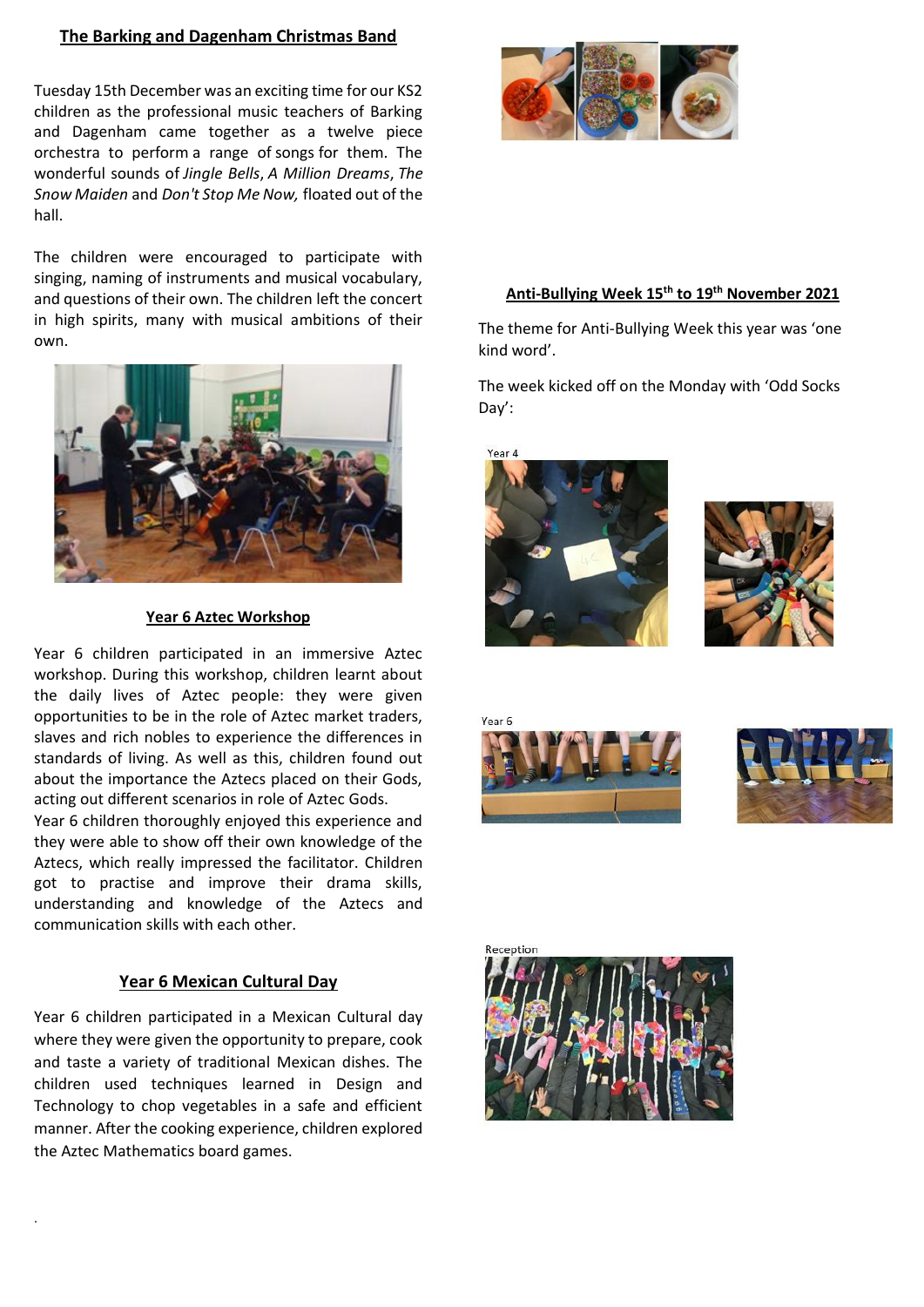Anti-bullying activities then continued throughout the week. Year 1 identified kind words and what they could do if they felt they were being bullied.



Meanwhile, years 3 and 4 choose their kind word and wrote them on stones. We placed the stones in the entrance to the school to help us remember every day that we need to use kind words.





Years 5 and 6 used their kind words to create pictures called Word art.



# The CPC created Anti-bullying posters:



### **Year 4 trip to Hindu temple**

This half term, in RE, year 4 children reinforced what they had learnt about the Hindu faith by visiting a Mandir (temple). The children were able to understand how Hindu people worship and experience what it is like to be inside a temple. They recognised the different features of the Mandirs and identified the different Murtis (images).

It was fascinating listening to stories about the Hindu God and being able to ask lots of questions. The people of the Hindu Temple were very welcoming and the children were very respectful as well as having a wonderful time.



### **Year 3 Diwali Assembly**

This half term, Year 3 have enjoyed learning about the symbolism of light in religion. We learnt about the Hindu festival of Diwali. We made Diya lamps and Rangoli to decorate and welcome the Goddess Lakshmi, the goddess of wealth. We had fun learning a Bollywood dance too.

We would like to thank all those year 3 parents who came to our Diwali assembly – we hope you enjoyed it!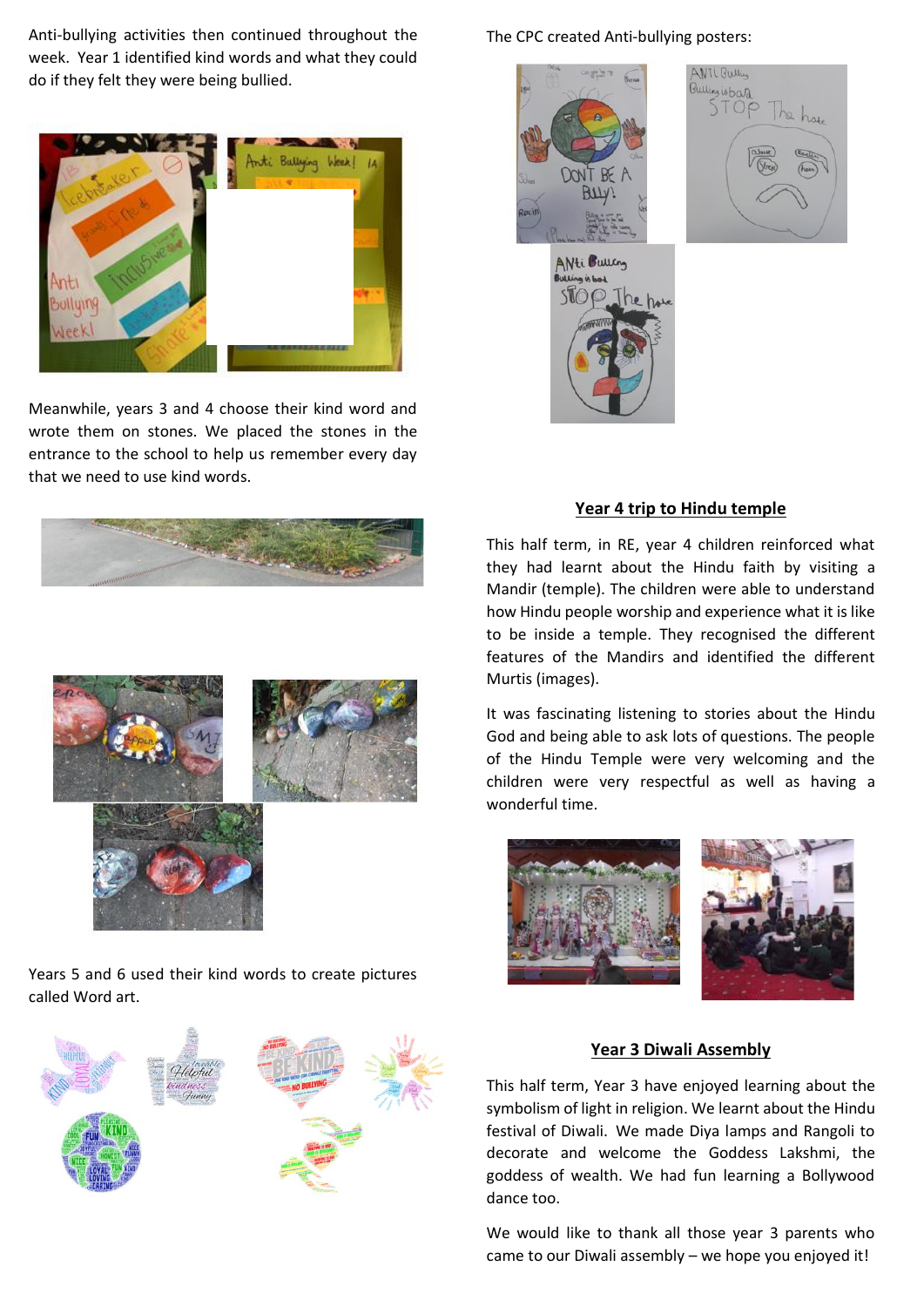# **Police Talks**

We were fortunate to have some police officers come and visit the school. They discussed important topics with each year group to help keep the children safe and to make sensible choices as they grow older.

The topics were:

Year 1 - Stranger Danger

Year 2 - What do the police do for us?

Years 3 and CPC - Online safety

Year 4 - Crime and Consequences

Year 5 - Gangs

Year 6 - Knife crime

Here are a few pictures of the children who were able to try on some of their uniform:





# **Year 2 museum of London trip**

This half term in history, year 2 have been learning all about The Great Fire of London. We had a fantastic trip to the Museum of London to visit the fire of London exhibition. It gave the children an insight into what London was like before the fire and how the great fire changed how London looks today.

The children were very excited to go on the train and were mesmerised by the tall buildings in central London. They were exceptionally well behaved in the museum and really enjoyed completing their activities. What a great day out we all had! Well done year 2: we are super proud of you all.



# **Year 1 trip to Science Museum**

Year 1 visited the Science Museum as part of our 'materials' topic in science. We had a great time exploring 'The Secret Life of The Home' looking at how household appliances have changed over the years in terms of how the materials have changed making them better now. We also visited 'The Garden' and explored a range of objects and why these objects were made from the material.

All the children had a great time and we would thoroughly recommend it to other families for somewhere to visit for free during the holidays!



# **Year 3 Stone Age experience**

Year 3 travelled back in time with their Stone Age to Iron Age workshop as part of their history this half term. We travelled back 200,000 years and learned about the Old Stone Age (Palaeolithic), Middle Stone Age (Mesolithic) and New Stone Age (Neolithic) era. We learnt how people lived in those times, and what evidence there is to show this.

We even learnt about Stonehenge and debated what Stonehenge was used for. We acted out different ways that people lived, and worked in groups to form the shape of Stonehenge. It was a great visit and we all really enjoyed it!